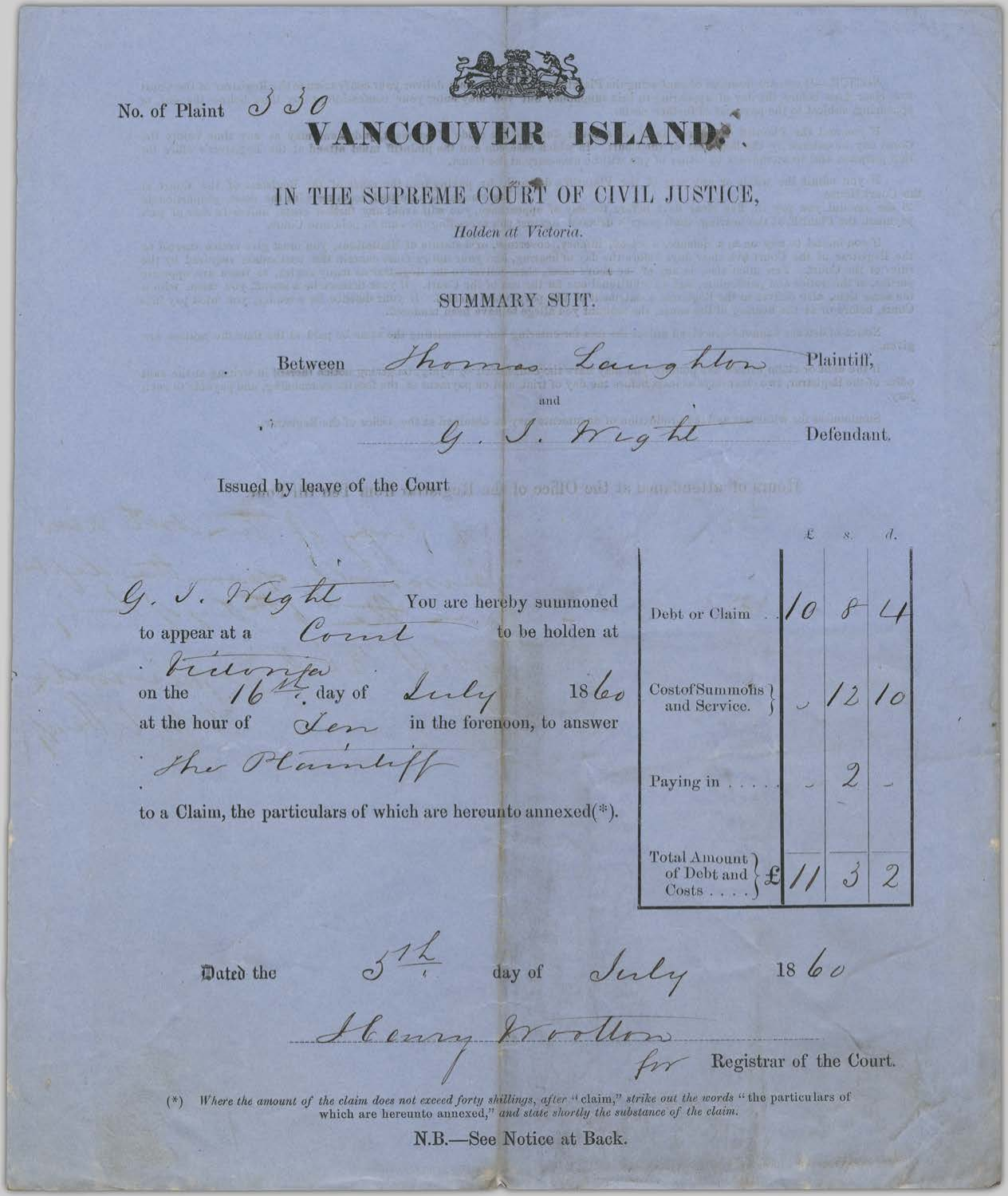NOTICE.—If you are desirous of confessing the Plaintiff's claim, you must deliver your confession to the Registrar of the Court five clear days before the day of appearing to this summons; but you may enter your confession appearing, subject to the payment of further costs.

If you and the Plaintiff can agree as to the amount due and the mode of payment, judgment may at any time before the Court day be entered by the Registrar of the Court. In which case you and the plaintiff must attend at the Registrar's office for that purpose, and no attendence by either of you will be necessary at the Court.

If you admit the whole or any part of the Plaintiff's demand, by paying into the office of the Registrar of the Court at the amount so admitted, together with the costs, proportionate the Court House to the amount you pay in, five clear dayr before the day of appearance, you will avoid any further costs, unless in case of part payment, the Plantiff, at the hearing, shall prove a demand against you exceeding the sum so paid into Court.

If you intend to rely on as a defence, a set-off, infancy, coverture, or a statute of limitations, you must give notice thereof to the Registrar of the Court five clear days before the day of hearing, and your notice must rules of the Court. You must also, in any of the above cases, then deliver to the Registrar as many copies, as there are opposite parties, of the notice and particulars, and an additional one for the use of the Court. If your defence be a set-off, you must, within<br>the same time, also deliver to the Registrar a statement of the particulars thereof. If Court, before or at the hearing of the cause, the amount you allege to have been tendered.

Notice of defence cannot be received unless the fees for entering and transmitting the same be paid at the time the notices are given.

If the debt or claim exceed five pounds, you may have the cause tried by a jury, on giving notice thereof in writing at the said office of the Registrar, two clear days at least before the day of trial, and on payment of t jury.

Hours of attendance at the Office of the Registrar from Ten till Four.

deft

Summonses for witnesses and the production of documents may be obtained at the Office of the Registrar.